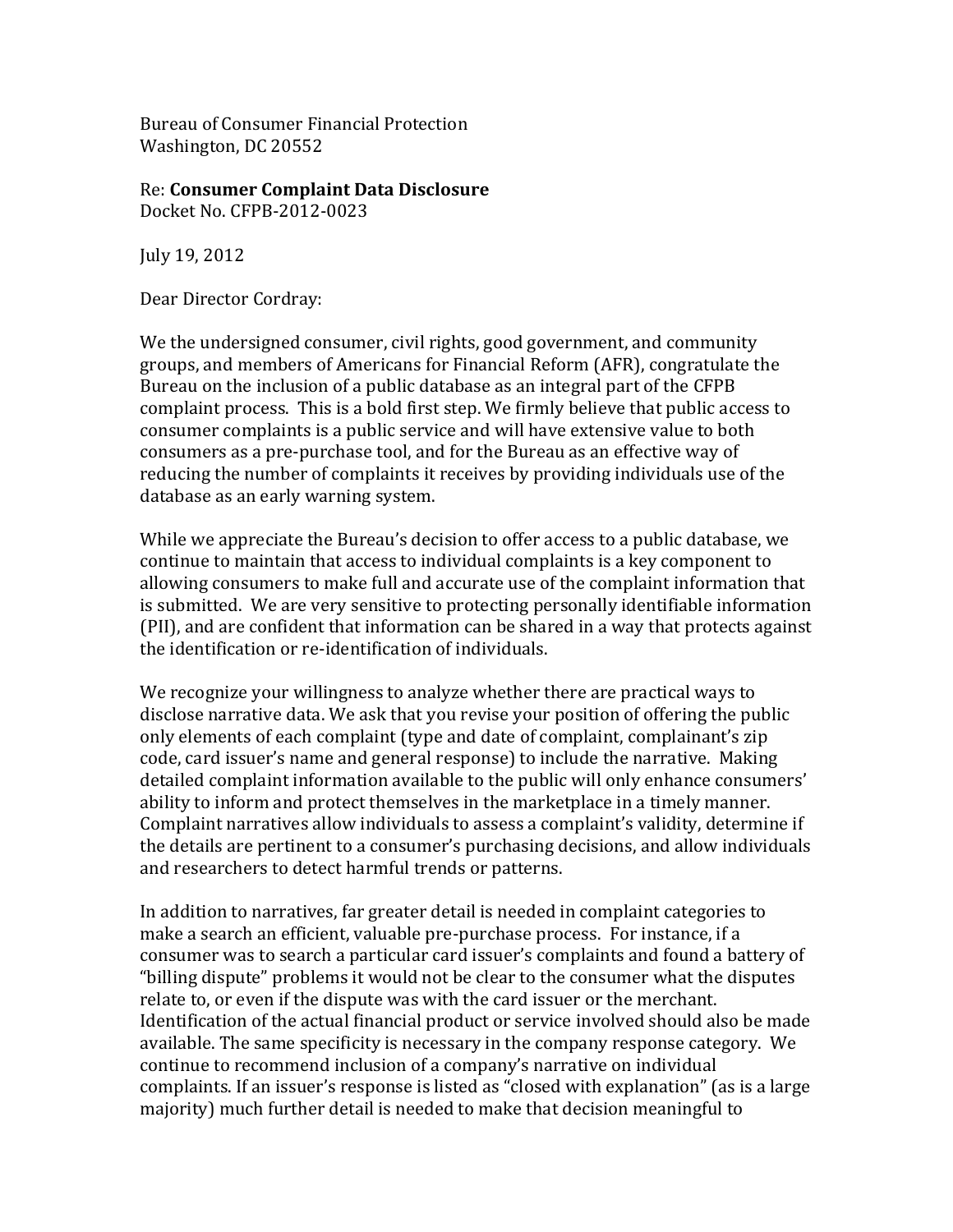consumers. Actual complaint and response information (minus PII) would solve this void. Clear and simple instruction as to how to use database features should also be a primary goal.

We encourage the CFPB to expand public access to complaint data to include all types of financial goods and services that the Bureau has authority over. Had consumers access to home loan complaint details prior to the financial crisis, it is likely that countless numbers of consumers would have been able to avoid many of the disastrous consequences that they are still trying to overcome.

It is also essential that the CFPB generate annual reports that would allow the public, including researchers, to review lending practice complaints based on frequency data of protected class information (including race/ethnicity, age, gender). Researchers should also be able to receive protected class data from the Bureau upon request, as is now the case from other federal offices. We have specific suggestions on protected class data later in this document.

We will concentrate our comments on specific areas of concern that have been raised with the Bureau regarding re-identification, reputational harm, FOIA, and we will focus on one privacy group's approach to protecting PII.

## *Complaint\*Narratives*

Public access to complaint narratives gives individuals the ability to draw their own conclusions about the veracity of each complaint. It allows consumers to identify disreputable practices and unsuccessful resolutions, as well excellent customer service, at the exact point in the decision making process where it can make a difference. We are confident that it is possible to inform the public of complaint details without putting an individual's personally identifiable information at risk.

We continue to recommend inclusion of narratives unless a consumer opts to keep all or part of his complaint private. In this case, there should be a separate text box in the complaint form where all items submitted would be kept confidential. In cases where a company believes it is necessary to include confidential data in a response they too could have the option of a private portion of the response. Businesses may summarize their position for the public database, and state that in fairness to their customer they have opted to respond in detail privately. Clear instructions would minimize the risk of inadvertent disclosure of private information, and the complaint form could automatically ask consumers to double-check prior to submission.

Publicly available complaint narratives can help shed light on how lending discrimination may occur. Lending discrimination is not easily detected because consumers are without information about the terms, fees, and pricing structures of financial products offered to other similarly situated individuals, and thus have no way to compare their treatment or the products they receive. Providing the public with complaint narratives can help consumers who suspect discrimination with a point of comparison.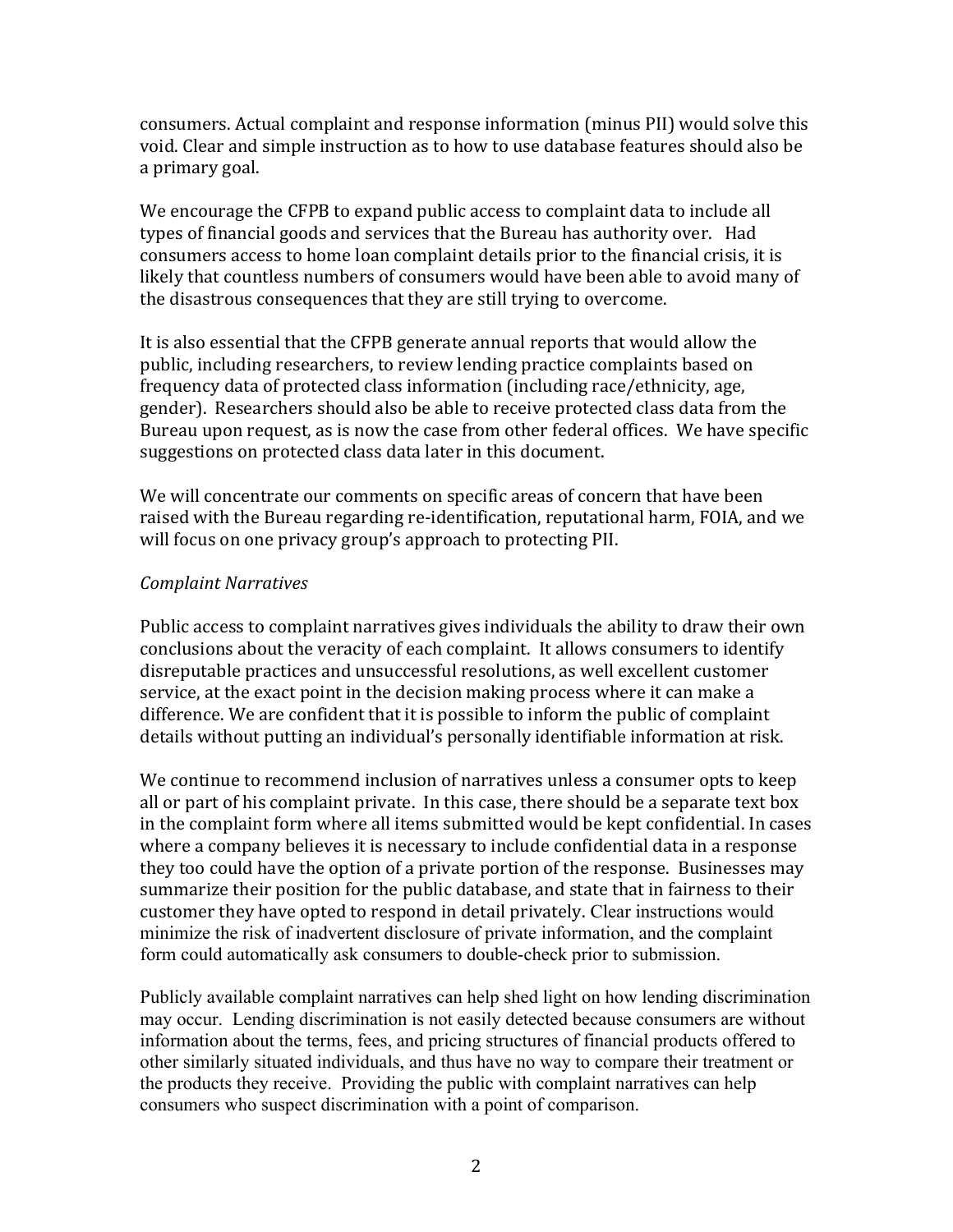Public access to consumer complaint data achieves both transparency and accountability. Data transparency allows the public to hold this new federal agency accountable for its actions and creates a better understanding of how the agency is working on its behalf.

We encourage the CFPB to use search algorithms and staff reviews where necessary to monitor public narrative submissions for private information that should not be placed in the public database.

## *PII* Protection

We welcome the Bureau's attention to ensuring that consumers' personally identifiable information remains private. Included is a Privacy Rights Clearinghouse (PRC) attachment that shows how they work to prevent the leakage of personally identifiable information.

The Privacy Rights Clearinghouse (PRC) launched a "Complaint Tool" in January 2012. The PRC uses several opportunities throughout the complaint process to remind users NOT to include personal information after their initial log-in. In fact, the Complaint Tool dedicates an entire page to reminding users to not include PII (including a list of what is considered PII). Users receive a second reminder when reviewing their complaint prior to submission. Finally, on the Submit Your Complaint page, they must click on a box that says "I agree to the Privacy Policy and confirm that there is no confidential personal information in the complaint description." If they do not click on the box that precedes this statement, they are unable to submit the complaint and complete the process. Instead, they receive this page again, this time with polite instructions in red, reminding them to ensure that they have not included personal information in the complaint description. Once submitted, they receive a confirmation code.

# *Re-identification*

We recognize the competing concerns of providing the level of data necessary to identify discriminatory practices while protecting personal information. Fortunately both objectives are achievable, and there are precedents for providing public data even at the census tract level, such as Home Mortgage Disclosure Act (HMDA) data, without causing re-identification problems. Similarly, HUD provides not only detailed lending data, but also detailed household characteristic data (including income, race/ethnicity, gender etc.) for several million HUD households at the census tract level. There has been no indication of any of re-identification of households or individuals based upon of providing this information to the public for more than a decade. There is no reason to believe results would vary for a financial services complaint database.

In anticipation that the Bureau will expand public access to credit card complaints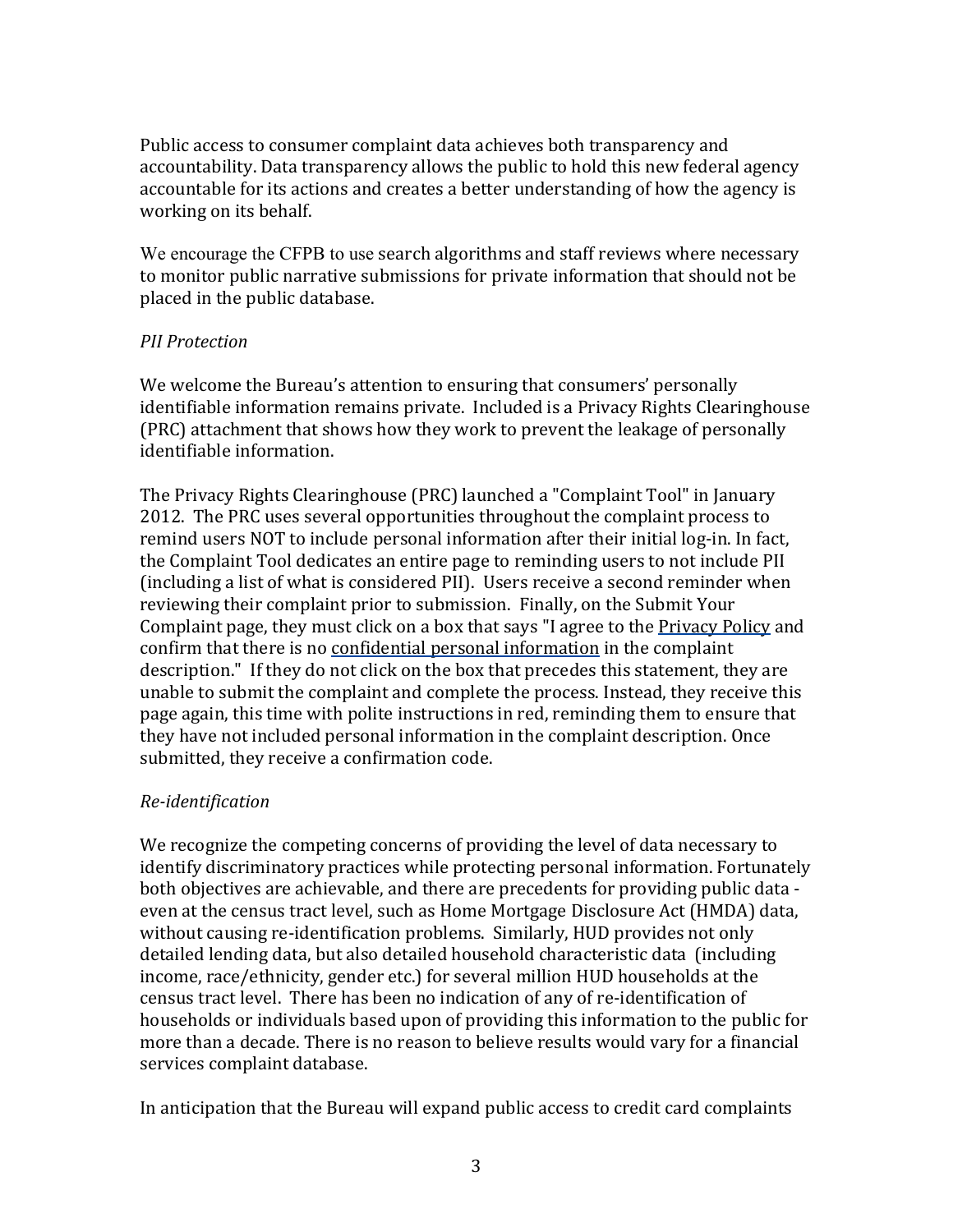to the universe of financial complaints that it receives, we suggest that a different metric be used to detect certain problems such as discrimination.

If we want to determine whether foreclosure complaints or payday lending problems are coming from a specific geographic region or a protected class, data at the zip code level is not sufficient to identify illegal or predatory practices. Zip codes in municipal boundaries and in rural and suburban areas are geographically expansive. They are simply too large for identifying specific neighborhoods being impacted.

In contrast, tract level complaint data even provided as aggregate or "frequency" data (totals or percentages), is generally sufficient when compared with other databases such as census data and HMDA data, to identify critical patterns without putting individual's identities at risk.

In fact, the Census Bureau makes frequency data regarding household and individual characteristics available at the tract level and below. Tracts, though typically much smaller than a zip code, characteristically include approximately 1,500 households. Given the high level of attention (and specific legal constraints) applicable to census data, it is worth noting that the Census Bureau, with few exceptions, is able to provide its primary data compilations at geographic areas even *below* the tract level – down to the "census block groups" and "census block" levels.

A data source similar to the CFPB complaint database is Section 335 HUD data on defaults and foreclosures of FHA loans which is routinely provided by HUD as frequency data in the form of tallies of the number of loans made in particular time frames and the numbers of loans at different stages of default and foreclosure. HUD provides this data in detail for each individual lender/servicer in the tract. Even with access to loan-by-loan HMDA data, it is quite difficult to identify individual loans from the Section 335 data. In addition to the Section 355 HUD data which is released to the public upon request, HUD's Office of Policy Development and Research (PD&R) provides on its website detailed data on HUD-assisted households for nearly forty categories of highly personal information (gender, age, disability, race, ethnicity, income). In its "Picture of Subsidized Households" HUD provides not only totals in each category aggregated by census tract, but by each housing development as well.

While due caution is always warranted, and exceptions to not disclose could be made in exceptional cases, the tremendous public benefit of making data public should not be sacrificed at the prospect of highly speculative concerns. For example, there's a tension between the need to protect highly personal medical information and the use of that information to protect children from being poisoned by lead. When a child has been found by a doctor to have an elevated blood leadlevel that child's housing is typically investigated to find the sources of the lead poisoning. That investigation includes not only the child's home but other buildings s/he frequents. While an individual's medical records are carefully protected under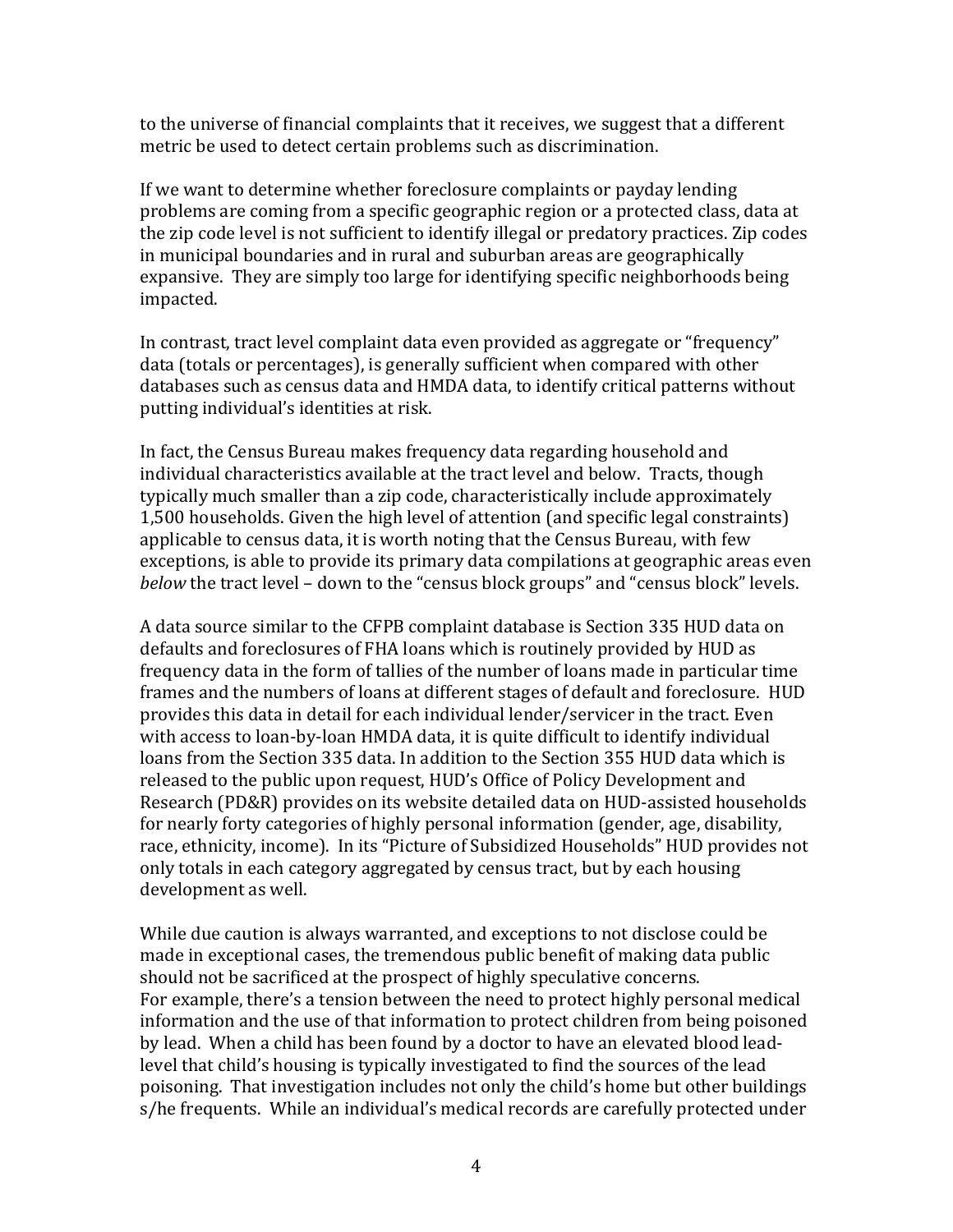the Health Insurance Portability and Accountability Act (HIPAA), once the appropriate health agency has identified the address of any property with a lead hazard, the address is then public information. That information is essential to protect other children (such as future tenants of the same apartment) from becoming poisoned by lead since it can be used to identify patterns of high risk areas that should be targeted for lead-poisoning prevention programs. Courts that have looked at these seemingly competing policy concerns have determined the mere possibility that someone might infer certain medical characteristics (i.e. that a particular child was lead poisoned) from the fact that a particular housing unit had been identified to contain a lead hazard would not, in and of itself, violate privacy protections. (See Cincinnati Enquirer v. Daniels, 108 Ohio St.3d 518 (2006), available at: http://www.sconet.state.oh.us/rod/docs/pdf/0/2006/2006-Ohio- $1215.pdf.$ 

Similarly, while cumulative CFPB complaint data generated from individual records might provide revealing or even controversial information, the ability to ascertain the prevalence of irregularities such as disparate racial impact should not be obscured under the rubric of privacy protection, especially after the prevalence of subprime predatory lending targeted at communities of color before and during the mortgage meltdown. This track record of discriminatory lending by major lenders supports the need for the CFPB to generate complaint data in this manner.

## *Access\*to\*Protected\*Class\*Data*

It is essential that questions pertaining to race, national origin, age, marital status, and gender be broadened on the intake form to give all complainants the opportunity to include these data when filing a complaint, and not limit this information to those who believe they have been discriminated against. It is often too difficult for an individual to know if s/he has been discriminated against in lending practices. Currently, data is only being captured for protected class when someone says that s/he is being discriminated against.

We recommend that the Bureau request protected class information from each complainant, not only those who believe they may have been victims of discrimination, as a means to detect harmful patterns which are not evident to individual victims. Recent examples of discrimination in U.S. Department of Justice (DOJ) cases against Countrywide Financial Corporation<sup>1</sup> and Wells Fargo<sup>2</sup> will provide restitution for more than 234,000 borrowers of color. Prior to DOJ analysis, these individual borrowers had no way to know they were being overcharged. DOJ concluded that there was a disparate impact in Countrywide and Wells Fargo's lending policies. Without gathering protected class data, the CFPB will not be able to analyze complaint information to fully to meet its mandate to ensure equal access

&&&&&&&&&&&&&&&&&&&&&&&&&&&&&&&&&&&&&&&&&&&&&&&&&&&&&&&

<sup>&</sup>lt;sup>1</sup> <sup>1</sup> *United States of America v. Countrywide Financial Corporation* 

http://www.justice.gov/opa/pr/2011/December/11-ag-1694.html

<sup>&</sup>lt;sup>2</sup> United States of America v. Wells Fargo Bank, NA http://www.justice.gov/opa/pr/2012/July/12-dag-869.html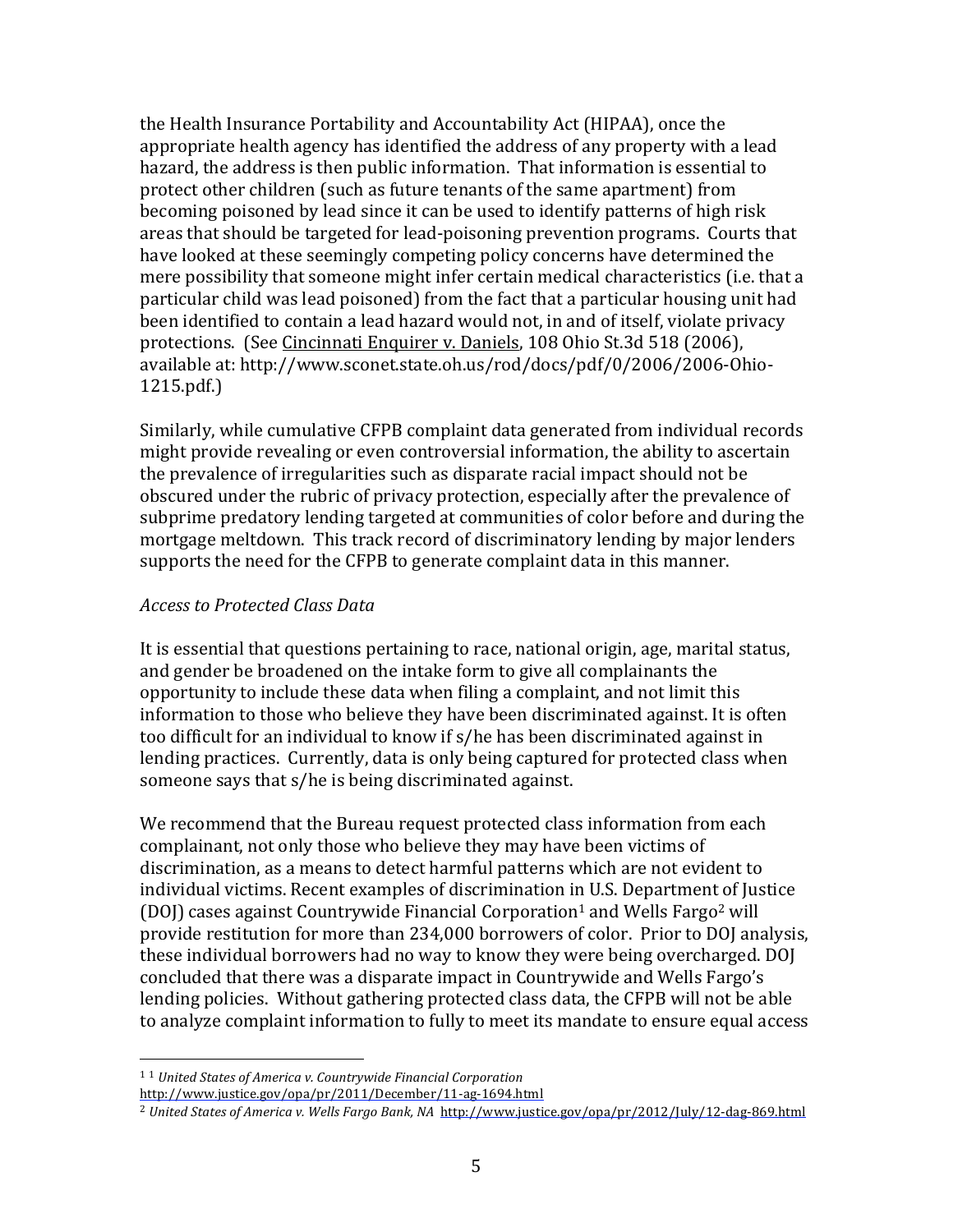to credit.

Providing protected class information should remain optional and be clearly stated so on intake forms. We suggest that the final question on the intake form request protected class data with a clear and compelling explanation for why these data are so valuable. This information is already requested in every mortgage loan application. This is also the case on the Department of Treasury's Making Home Affordable (HAMP) program hardship affidavit at https://www.efanniemae.com/sf/formsdocs/forms/pdf/servicingtrans/1021.pdf

## The HAMP application reads:

The following information is requested by the federal government in order to monitor compliance with federal statutes that prohibit discrimination in housing. You are not required to furnish this information, but are encouraged to do so. The law provides *that\*a\*lender\*or\*servicer\*may\*not\*discriminate\*either\*on\*the\*basis\*of\*that\*information,\** or whether you choose to furnish it. If you furnish the information, please provide both ethnicity and race. [*,,,*] If you do not wsh to furnish the information, please check the *box\*below.*

The form then includes a number of boxes for the applicant to fill in.

Protected class data should be analyzed regularly to assess its value in providing useful leads to detect harmful patterns or discriminatory trends.

Requesting this important data can also help prevent the need for discrimination claims as potential offenders discover that incriminating information is being collected.

# *Reputational\*Harm*

Disclosing complaint data will not unfairly create a blacklist of products or irreversibly tarnish companies' reputations. The Obama administration has recognized that "disclosure is one of the chief tools that agencies can use to improve the operation of consumer markets."<sup>3</sup> In practice, disclosure has led to better products and more satisfied customers. For example, increasing accessibility to rating and complaint information via safecar.gov improved the National Highway Traffic Safety Commission's (NHTSA's) New Car Assessment Program (NCAP) by encouraging manufacturers to achieve high ratings and voluntarily increase the safety of vehicles.<sup>4</sup>

 $\overline{a}$ <sup>3</sup> Memorandum from Cass Sunstein, Administrator, Office of Information and Regulatory Affairs, "Informing Consumers through Smart Disclosure," Sept. 8, 2011.

<sup>&</sup>lt;sup>4</sup> National Highway Traffic Safety Administration, The New Car Assessment Program Suggested Approaches for Future Program Enhancements

National Highway, Jan. 2007, *available at* http://www.safercar.gov/staticfiles/safercar/pdf/810698.pdf

<sup>(&</sup>quot;[The agency has improved the program by adding rating programs, providing information to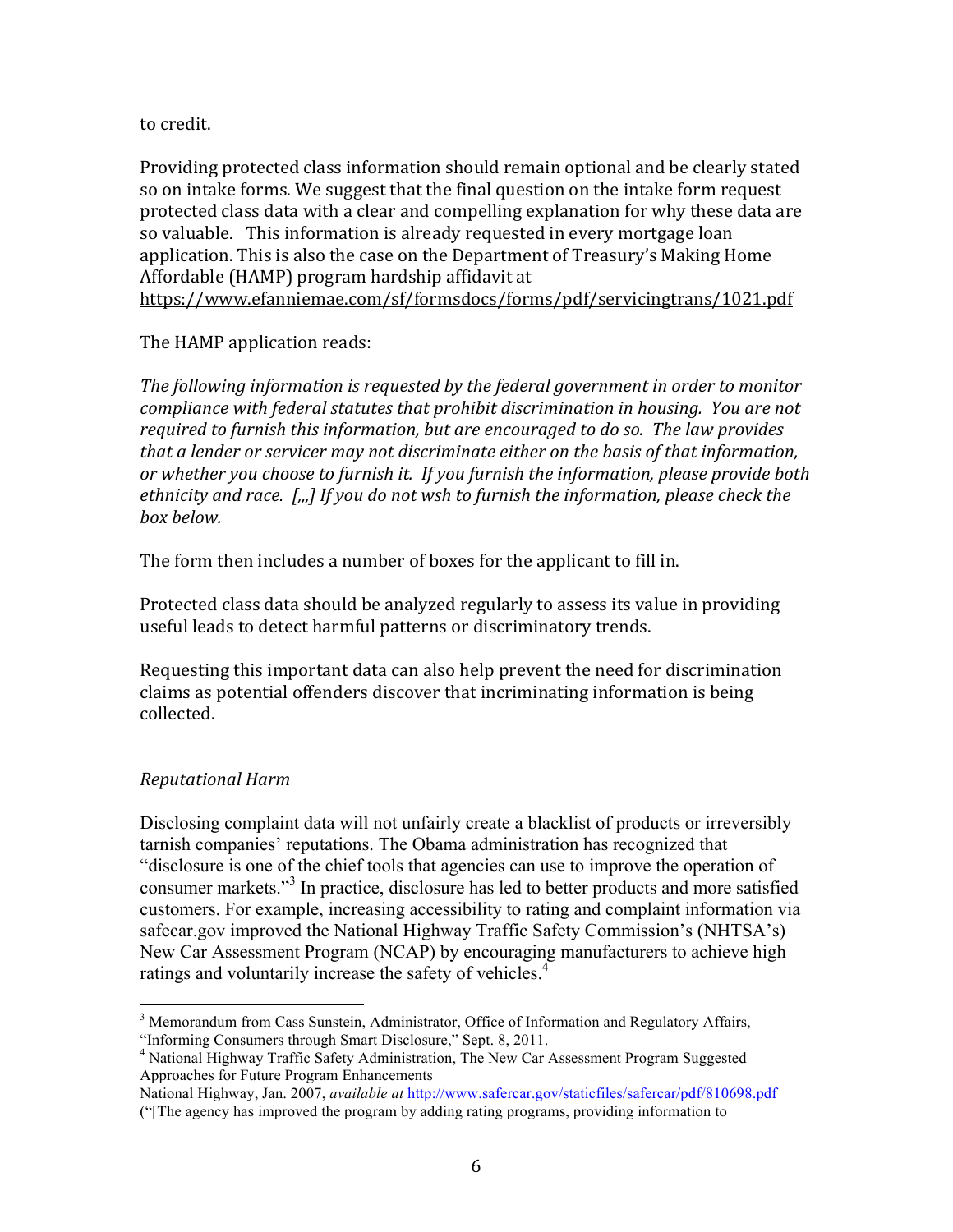Including narrative information with complaints could actually reduce the risk of unfair reputational harm to companies by providing context to the complaints. This will help consumers discern which complaints are the most relevant and most legitimate to them, and whether a company's response is reasonable based on the nature and severity of the complaint.

Opponents of Consumer Product Safety Commission (CPSC) complaint disclosure argued that disclosing unverified claims would incorrectly label products as defective or unsafe and mislead consumers. But as noted in the CFPB's proposed policy statement, these concerns, even if taken as valid, do not apply here. Complaints must come from cardholders themselves, and issuers are given a sufficient amount of time (30 days) to show they did not issue the card in question. Furthermore, individuals who intentionally make false reports to a government database could face fines or imprisonment. Section 1001 of Title 18 of the United States Code makes it illegal to knowingly make a false statement to the federal government.

There has been no evidence showing that complaint disclosure has unfairly or irrevocably harmed automakers or product manufacturers. There is no reason to believe that financial services companies would have any different result. This would certainly not be the first time an agency has disclosed information that is unfavorable to certain industries or companies. Agencies often disclose public opinions and experiences when they release public comments to agency actions, such as rulemakings, and have never been required to verify the comments or consider how the comments may impact businesses or industries before releasing them.

For companies concerned that their fine customer service performance records may not be reflected in Bureau complaint resolution data, the CFPB would be wise to require businesses to provide clear evidence during supervisory examinations that these firms have in fact satisfactorily resolved the vast majority of their consumer complaints. Data confirming a company's excellent customer service record would be intended for the Bureau's own supervisory and enforcement purposes.

### *Addressing Inaccuracies*

There are a number of mechanisms that can limit or correct inaccuracies in complaints that are made available to the public. Furthermore, the possibility of releasing a small amount of incorrect information has never been accepted as a legitimate reason for withholding important information from the public. Opponents of CPSC's complaint disclosure argued that disclosing unverified claims could incorrectly label products as defective or unsafe and, as a result, mislead consumers. However, a report by the Government Accountability Office (GAO) showed that manufacturers have claimed

&&&&&&&&&&&&&&&&&&&&&&&&&&&&&&&&&&&&&&&&&&&&&&&&&&&&&&&&&&&&&&&&&&&&&&&&&&&&&&&&&&&&&&&&&&&&&&&&&&&&&&&&&&&&&&&&&&&&&&&&&&&&&&&&&&&&&&&&&&&&&&&&&&&&&&&&&&&&&&&&&&&&

consumers in a more user friendly format, and substantially increasing accessibility to the information via the website, www.safercar.gov. The program has strongly influenced manufacturers to build vehicles that consistently achieve high ratings, thereby increasing the safety of vehicles.").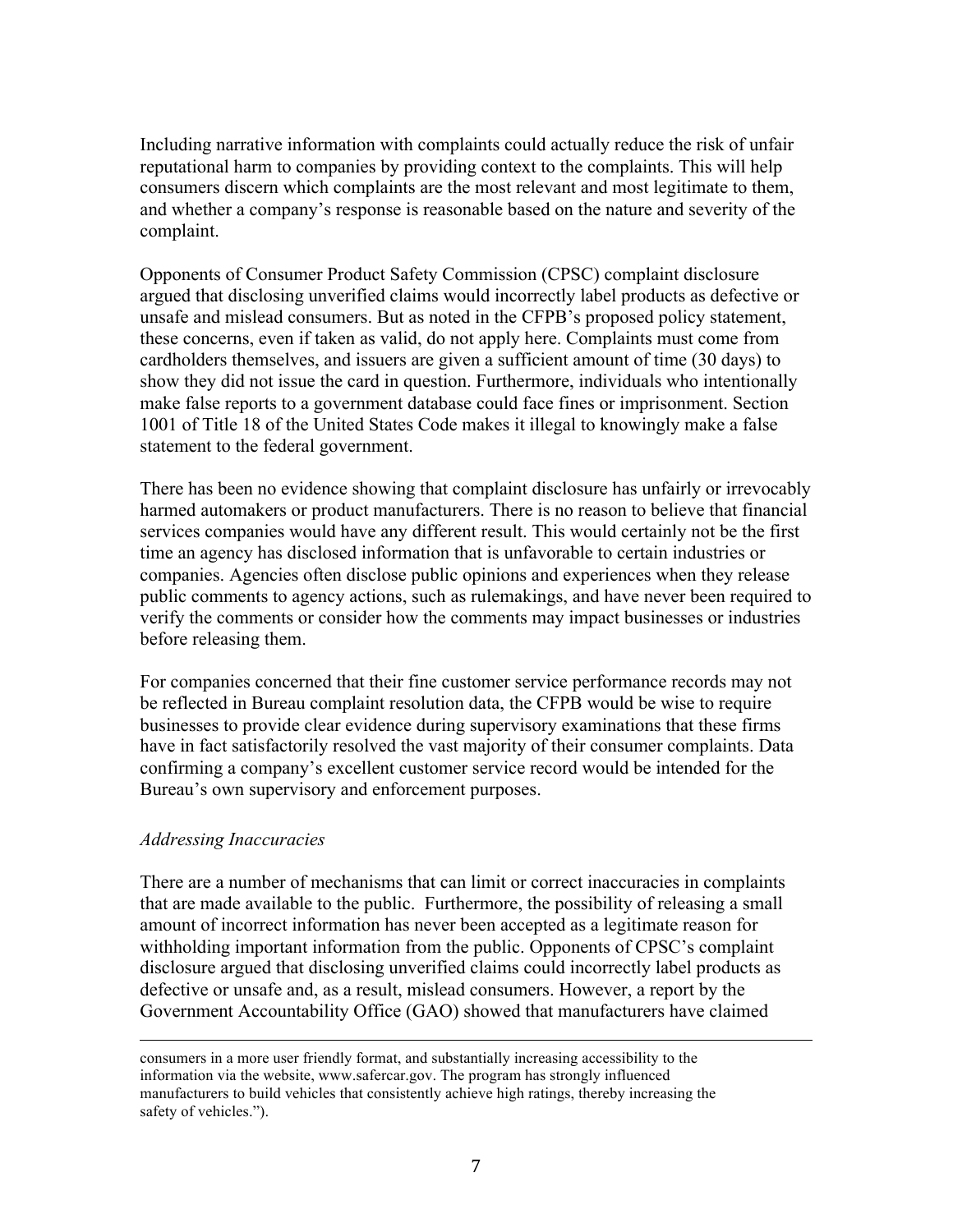material inaccuracies in only a fraction of complaints.<sup>5</sup> The GAO's analysis of CPSC data found that of the 1,085 reports with manufacturer responses that CPSC had published, only 160 were reports with claims of materially inaccurate information; and, of these reports, most were resolved and published within 10 business days. In fact, CPSC was able to resolve 92 percent of the accepted inaccuracy claims within 10 business days of notifying the manufacturer of the report of harm. According to the GAO, most of the claims of inaccuracy "were simple cases where the wrong manufacturer of a product was identified in the report of harm."

The CFPB could also follow NHTSA's lead and provide a very clear disclaimer regarding the accuracy of complaints. For example, users of safercar.gov are presented with a disclaimer stating the following: "This database includes information received by NHTSA from consumers either directly or as recorded by the Vehicle Safety Hotline. Not all consumer allegations can be verified." Such a disclaimer could sufficiently adjust viewer expectations and protect the CFPB.

## *FOIA\*Disclosures*

The CFPB's determination to create a publicly accessible database is in line with its existing obligations under the Freedom of Information Act (FOIA) and the agency's own regulations. FOIA requires agencies to make records affirmatively available to the public by electronic and other means if those records are or will likely be subject to frequent FOIA requests.<sup>6</sup> CFPB's regulations make clear that this affirmative disclosure requirement applies when the agency receives at least three requests "for substantially the same records. $\frac{1}{2}$  We believe that public interest in the credit card complaint records will easily trigger the affirmative disclosure requirements under FOIA and the agency's regulations. The public database, therefore, represents one way to satisfy the agency's transparency obligations.

We would also like to respond to industry comments that question the agency's authority to create a public database consistent with FOIA and the Trade Secrets Act. Some commenters state that consumer information, including a card issuer's identity, is exempt from disclosure under FOIA's Exemption 4 because disclosure would cause substantial competitive harm to businesses and hinder the government's ability to obtain similar information in the future.<sup>8</sup> One commenter contends that card issuers' narratives and

 $\frac{1}{6}$  Government Accountability Office, Consumer Product Safety Commission: Action Needed to Strengthen Identification of Potentially Unsafe Products, Oct. 11, 2011, *available at* http://gao.gov/products/GAO-12- 30.

 $6$  5 U.S.C. § 552(a)(2).

 $7$  12 C.F.R. § 1070.11(c).

<sup>8</sup> *See* Letter from American Financial Services Association, et al., to Monica Jackson, CFPB (Jan. 30, 2012), at 14; *see also* Letter from Bill Hampler, American Financial Services Association, to Monica Jackson, CFPB (Jan. 30, 2012), at 1-2; Letter from Nessa Eileen Feddis, American Bankers Association, to Monica Jackson, CFPB (Jan. 30, 2012), at 13.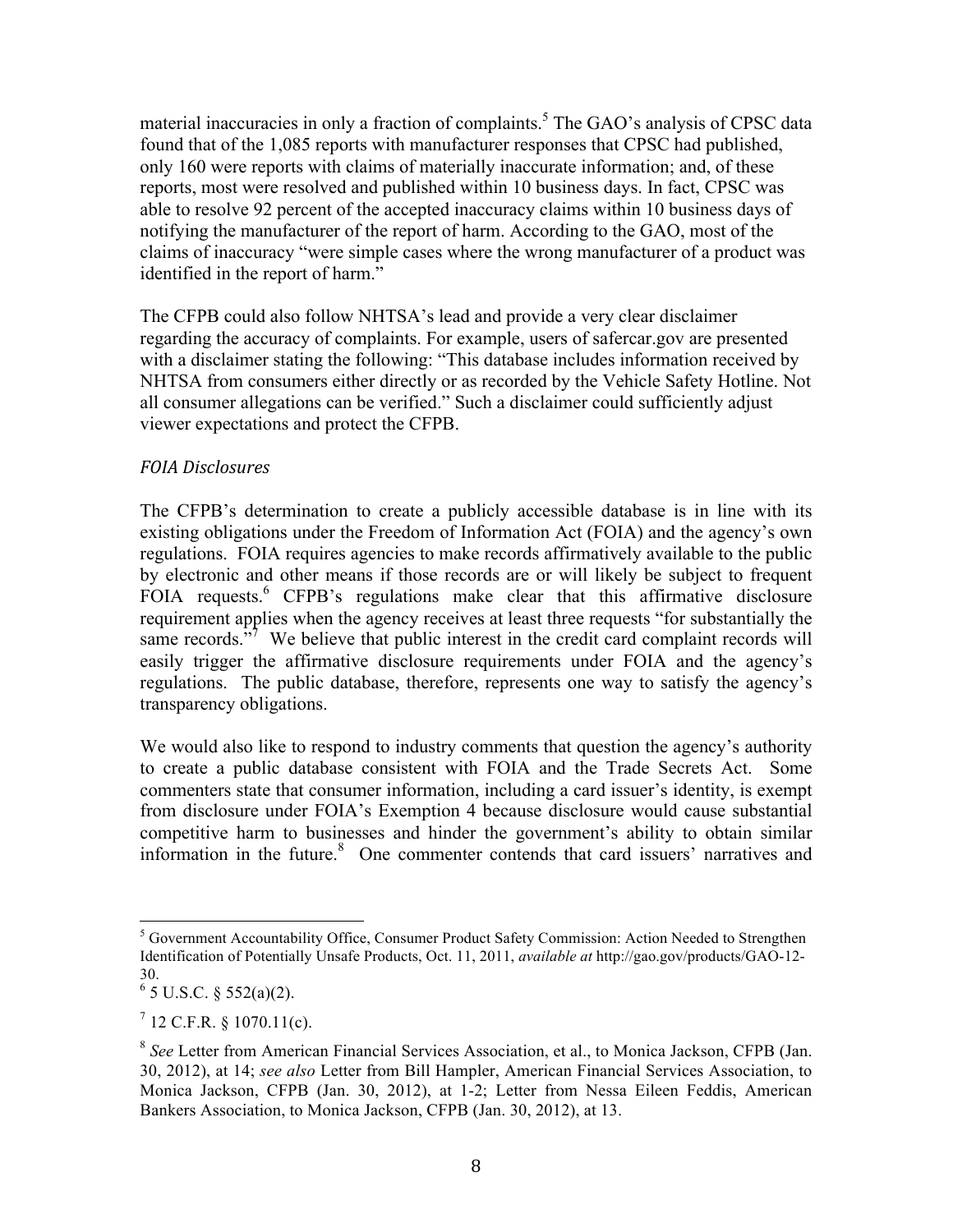their complaint rates by zip code constitute trade secrets, the disclosure of which is prohibited by the Trade Secrets Act.<sup>9</sup>

We believe that these commenters misconstrue FOIA and the Trade Secrets Act. FOIA's Exemption 4 applies only to trade secrets and commercial or financial information that is privileged or confidential.<sup>10</sup> Consumer complaints—including the name of a card issuer (provided by the consumer) cannot plausibly be considered privileged or confidential business information, as the information is not submitted by businesses. For similar reasons, information obtained voluntarily from consumers and included in the database, such as a complainant's zip code, cannot constitute a trade secret. We continue to urge the CFPB to offer consumers and businesses both confidential and non-confidential boxes to describe the complaint and the company's response. This safeguard will ensure that narrative information submitted for inclusion in the public database is not privileged or confidential, and does not otherwise constitute a trade secret. As noted, this precaution combined with other efforts such as the use of algorithms to catch any inadvertent inclusion of identifiable details, and written reminders that personal information should not be included in public sections of complaint forms should prevent any unintended release of information.

Some industry commenters also state that certain information, including card issuers' names, is prohibited from disclosure under FOIA Exemption  $8<sup>11</sup>$ , which applies to records that are "contained in or related to examination, operating, or condition reports prepared by, on behalf of, or for the use of an agency responsible for the regulation or supervision of financial institutions."<sup>12</sup> We strongly disagree with these commenters' overly broad interpretation of Exemption 8. Information contained in the public database, which consumers and businesses will add with full knowledge that it will be publicly available, is not the kind of sensitive information that Exemption 8 is intended to protect. In any event, CFPB may in its discretion disclose that information in response to FOIA requests or through the public database.<sup>13</sup>

We appreciate the Bureau's decision to create a publicly searchable credit card complaint database for consumers to identify financial services companies that prioritize excellent customer service, and prevent problems upfront. We hope that the CFPB's strong stand for transparency, coupled with strong measures to protect complainants' privacy, will be the approach the Bureau will take to swiftly expand access to the database for all types of financial service complaints in the future.

<sup>&</sup>lt;sup>9</sup> See Letter from American Financial Services Association, et al., *supra* n.6, at 13.

 $10$  5 U.S.C. § 552(b)(4).

<sup>11</sup> *See* Letter from American Financial Services Association, et al., *supra* n.6, at 14.

 $12$  5 U.S.C. § 552(b)(8).

<sup>13</sup> *See Gregory v. Fed. Deposit Ins. Corp.*, 631 F.2d 896, 899 (D.C. Cir. 1980); *see also* 12 C.F.R. § 1070.11(b) ("Even though a FOIA exemption may apply to the information or records requested, the CFPB may, if not precluded by law, elect under the circumstances not to apply the exemption.").